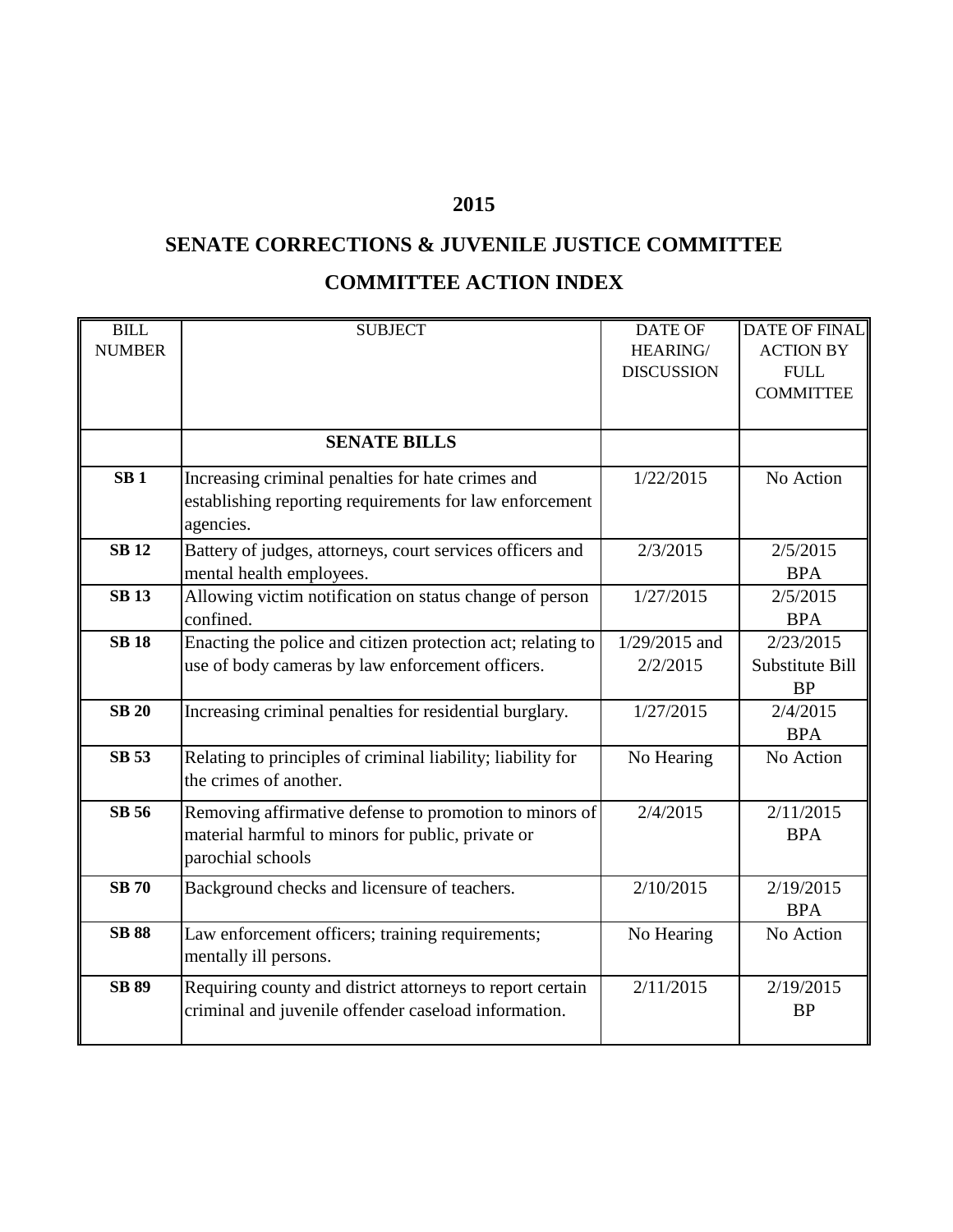| <b>SB</b> 90  | Licensure of bail enforcement agents by the attorney           | 2/5/2015   | 2/10/2015        |
|---------------|----------------------------------------------------------------|------------|------------------|
|               | general.                                                       |            | <b>BPA</b>       |
|               |                                                                |            | 3/12/2015        |
|               |                                                                |            | Contents         |
|               |                                                                |            | inserted into    |
|               |                                                                |            | HB 2056          |
| <b>SB 111</b> | Correctional supervision fee; correctional supervision         | 2/12/2015  | No Action        |
|               | fund                                                           | Hearing    |                  |
|               |                                                                | postponed  |                  |
| <b>SB 128</b> | Creating an exception to the Kansas open records act for       | 2/12/2015  | 2/19/2015        |
|               | municipal judges and city attorneys.                           |            | <b>BPA</b>       |
| <b>SB 129</b> | Reports of abuse or neglect concerning children and            | No Hearing | No Action        |
|               | certain adults.                                                |            |                  |
| <b>SB 131</b> | Law enforcement officer, corrections officer bill of           | No Hearing | 2/25/2015        |
|               | rights.                                                        |            | Contents deleted |
|               |                                                                |            | and replaced     |
|               |                                                                |            | with contents of |
|               |                                                                |            | SB 196--BPA      |
|               |                                                                |            |                  |
| <b>SB 146</b> | Racial profiling data collection and reporting                 | No Hearing | No Action        |
|               | requirements.                                                  |            |                  |
| <b>SB 147</b> | Creating the community defense act; regulation of              | 2/17/2015  | 2/25/2015        |
|               | sexually oriented businesses.                                  |            | <b>BNP</b>       |
| <b>SB 191</b> |                                                                |            |                  |
|               | Increasing the penalty for criminal discharge of a<br>firearm. | No Hearing | No Action        |
|               |                                                                |            |                  |
| <b>SB 194</b> | Creating the Kansas public school security act.                | 2/23/2015  | 2/25/2015        |
|               |                                                                |            | Contents         |
|               |                                                                |            | inserted into    |
|               |                                                                |            | SB 216           |
| <b>SB 196</b> | Relating to peer support counseling sessions.                  | 2/23/2015  | 2/25/2015        |
|               |                                                                |            | Contents         |
|               |                                                                |            | inserted into    |
|               |                                                                |            | SB 131           |
| <b>SB 213</b> | Amendments to inherently dangerous felony list.                | 2/24/2015  | No Action        |
| <b>SB 214</b> | Creating a civil remedy statute for human trafficking          | 2/18/2015  | 2/19/2015        |
|               | victims; specifying restitution measures for such victims      |            | <b>BPA</b>       |
|               | and directing certain restitution to the human trafficking     |            |                  |
|               | victim assistance fund; changing statutory references to       |            |                  |
|               | the crimes of human trafficking and commercial sexual          |            |                  |
|               | exploitation of a child.                                       |            |                  |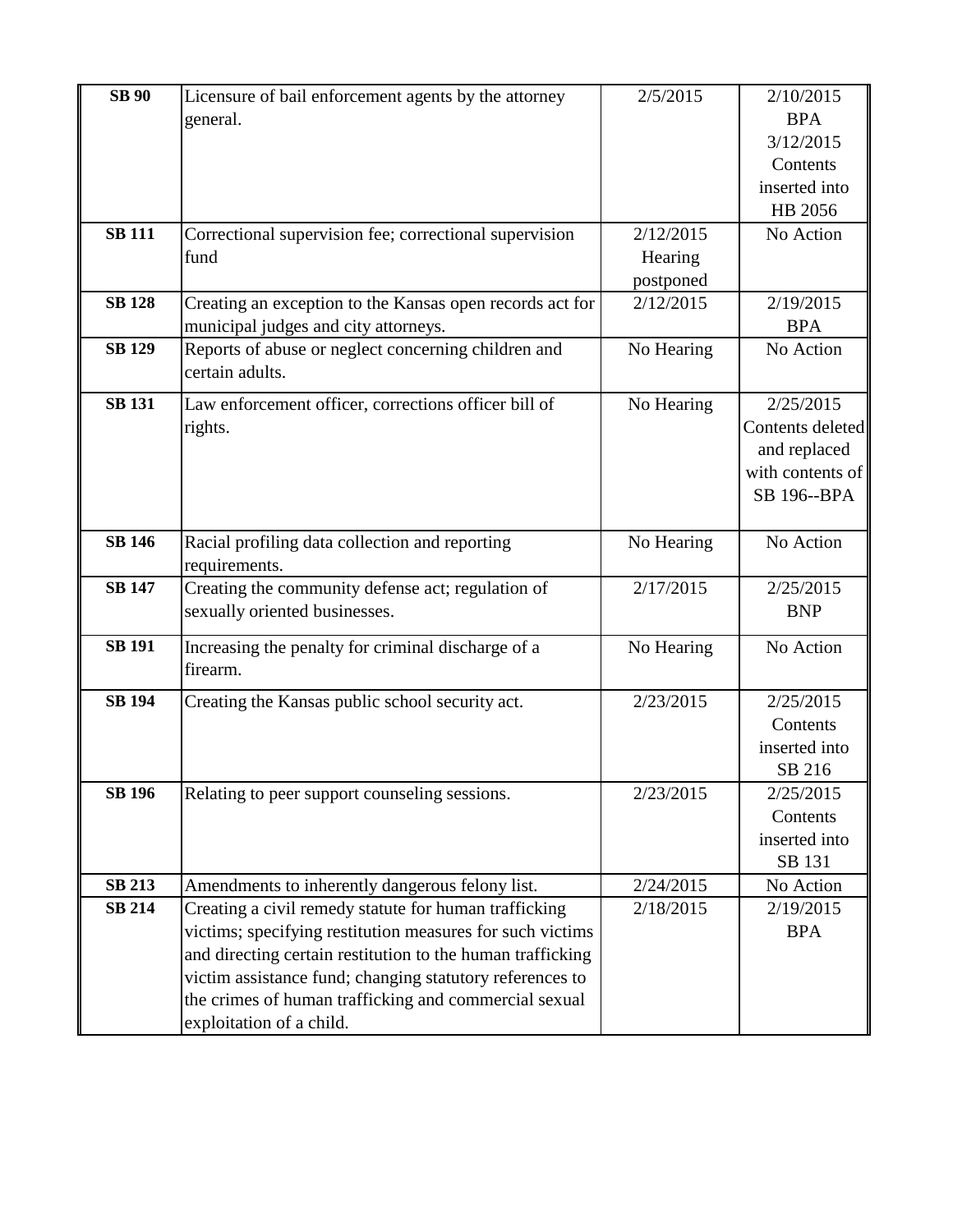| <b>SB 216</b>  | Investigation and review of deaths involving law            | No Hearing | 2/25/2015        |
|----------------|-------------------------------------------------------------|------------|------------------|
|                | enforcement officers act.                                   |            | Contents deleted |
|                |                                                             |            | and replaced     |
|                |                                                             |            | with contents of |
|                |                                                             |            | SB 194           |
|                |                                                             |            | <b>BPA</b>       |
|                |                                                             |            |                  |
| <b>SB 220</b>  | Increasing the penalty for battery against a mental health  | 2/18/2015  | 2/25/2015        |
|                | employee when committed by a sexually violent               |            | <b>BPA</b>       |
|                | predator.                                                   |            |                  |
| <b>SB 222</b>  | Creating a hazard; leaving a dangerous weapon in a          | 2/24/2015  | No Action        |
|                | place accessible to children.                               |            |                  |
| <b>SB 252</b>  | Relating to the unlawful abuse of toxic vapors              | 2/23/2015  | 2/25/2015        |
|                |                                                             |            | BP and BPCC      |
| <b>SB 290</b>  | Kansas code of military justice, Article 15; commanding     | 3/19/2015  | 3/19/2015        |
|                | officer's nonjudicial punishment.                           |            | <b>BPA</b>       |
| <b>SB 295</b>  | Sentence conversion for certain persons convicted of        | No Hearing | No Action        |
|                | attempt to commit murder in the second degree.              |            |                  |
|                | <b>HOUSE BILLS</b>                                          |            |                  |
| HB 2051        | Amendments to calculation of good time and program          | 3/10/2015  | 3/12/2015        |
|                | credits for inmates.                                        |            | Contents of HB   |
|                |                                                             |            | 2056 inserted    |
|                |                                                             |            | <b>BPA</b>       |
| HB 2053        | Clarifying comparable offenses for criminal history.        | 3/5/2015   | 3/5/2015         |
|                |                                                             |            | <b>BPA</b>       |
| <b>HB 2055</b> | Conversion of out of state misdemeanors.                    | 3/10/2015  | 3/19/2015        |
|                |                                                             |            | <b>BPA</b>       |
|                |                                                             |            | Contents of HB   |
|                |                                                             |            | 2115 inserted    |
| <b>HB</b> 2056 | Use of risk assessment tool for community corrections       | 3/11/2015  | 3/12/2015        |
|                | placement.                                                  |            | Contents         |
|                |                                                             |            | inserted into    |
|                |                                                             |            | HB 2051 and      |
|                |                                                             |            | replaced with    |
|                |                                                             |            | contents of      |
|                |                                                             |            | SB 90            |
|                |                                                             |            | Substitute bill  |
|                |                                                             |            | <b>BPA</b>       |
| HB 2106        | Amending criminal penalties under the Kansas uniform        | 3/17/2015  | 3/19/2015        |
|                | securities act.                                             |            | <b>BPA</b>       |
| HB 2275        | Relating to substances included in schedules I, II, III and | 3/18/2015  | 3/19/2015        |
|                | IV of the uniform controlled substances act.                |            | <b>BP</b>        |
| HB 2336        | Requiring use of risk assessment tool in certain juvenile   | 3/18/2015  | 3/19/2015        |
|                | cases.                                                      |            | <b>BPA</b>       |